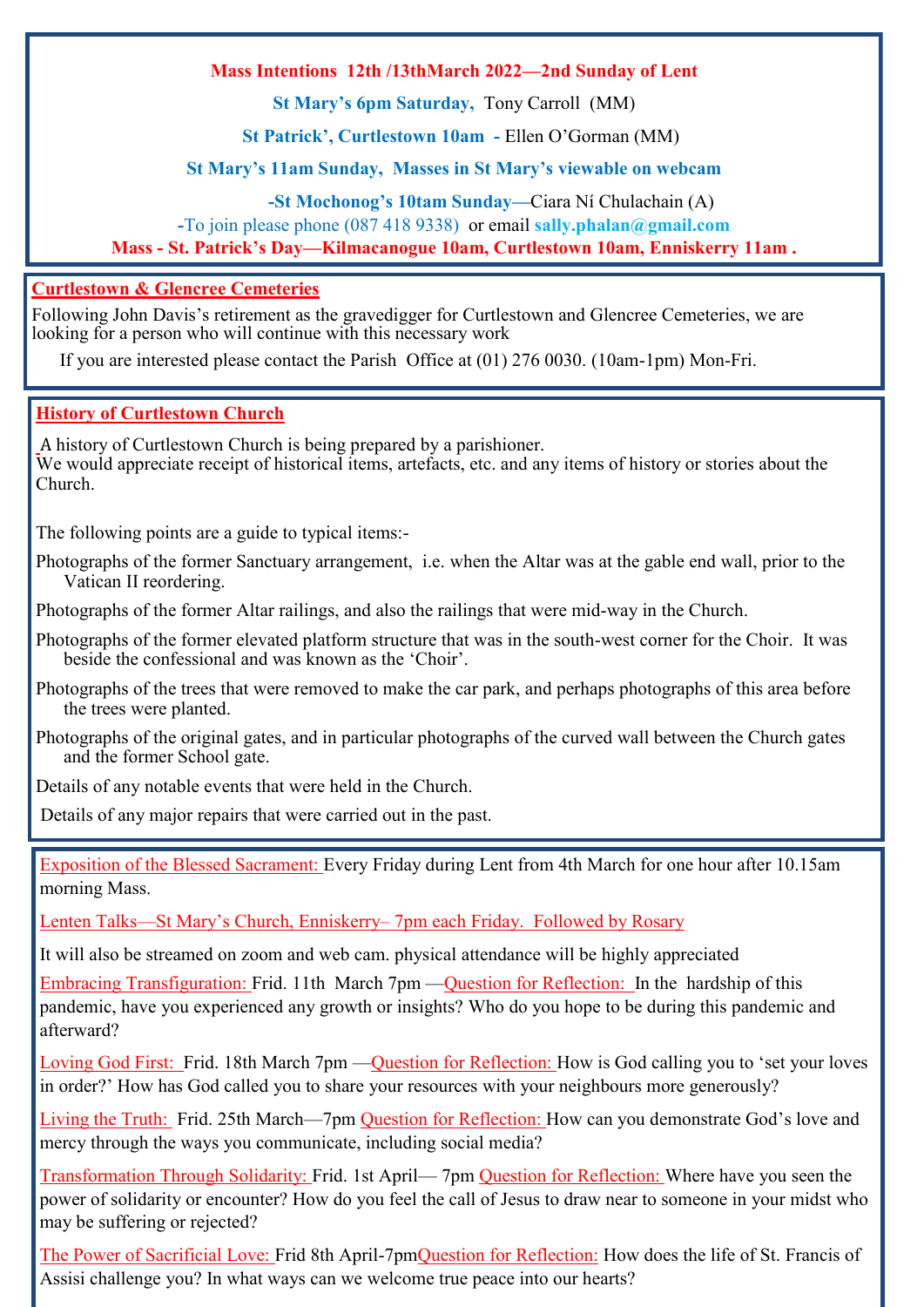## **ENNISKERRY PARISH FUNDRAISER LOTTO**

Jackpot increases weekly up to  $\epsilon$ 5,000

First Draw was 3rd March 2022 , Join Now

Scan the QR code on our website or go to:

**https://www.ourfundraiser.ie/org/enniskerryparish**

No Jackpot winner, Lucky dip winner is Margaret Doyle  $(625)$  thank you all for your support



# **SYNDONAL PARISH GATHERINGS**

Meetings Monday March 28th and Monday April 4th - 7.30—9.30pm—Summerhill House **H**otel



How can we become a more welcoming, caring, inclusive community? How well connected do we ourselves feel? How can we reach out more widely to others who may be feeling lonely, anxious, isolated or excluded?

Please come and join in our exploration. There will be presentations, and opportunities for connecting with others in a safe, nurturing "Sacred Space" - helping us to remain present, to listen, to rest, and to grow in acceptance of ourselves and others.

Is there someone you could invite? A family member, friend or neighbour? Someone who could really benefit from more connection at this time? Be assured that all will be very welcome.

> Wednesdays March 9th - April 6th at 7.30pm. **Powerscourt National School Hall.**

### **LENTEN TABLE**

A little idea to help live Lent this year, is to set up a Lenten table at home. You can place some items that remind you to talk to Jesus, to be hopeful and to be the best person you can be during Lent.

Place some sand and stones on the table, reminding us that when there are some difficult moments in life Jesus will be there for us.

A bowl of water, reminding us that our hearts are made new and fresh when we say we are sorry.

A little cross reminding us of how much Jesus loved us.

A candle to remind us that we must bring the light of God's love into the lives of all who know us .

You could light the candle each evening and say a little prayer.